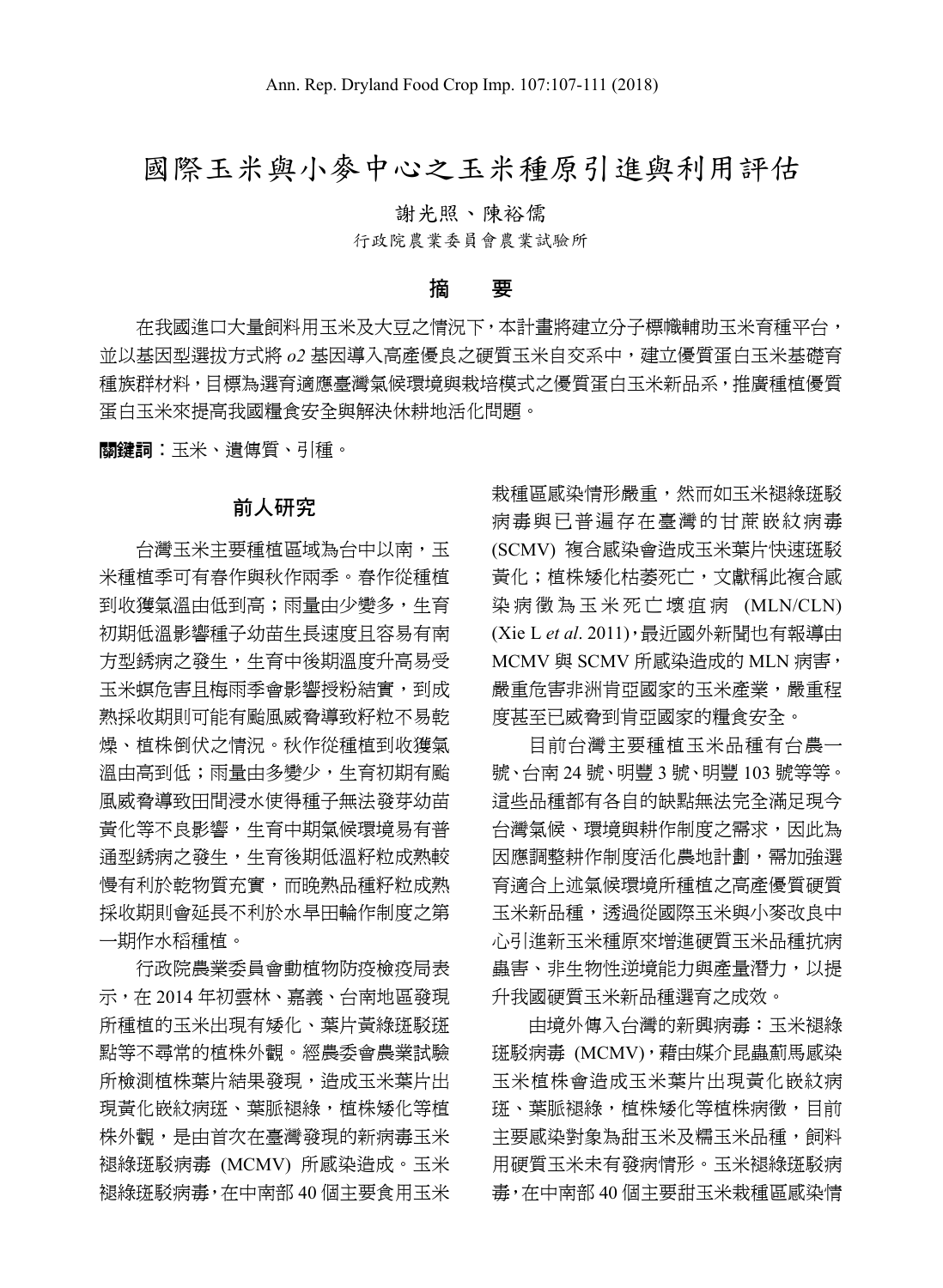形嚴重,然而如果玉米褪綠斑駁病毒與甘蔗 嵌紋病毒 (SCMV) 複合感染會使玉米葉片 更嚴重的斑駁黃化;幼苗期感染後植株即明 顯矮化快速枯萎死亡,此複合感染病徵稱為 玉米死亡壞疽病 (MLN/CLN)。面對玉米褪 綠斑駁病毒與甘蔗嵌紋病毒的危害問題,擬 引進抗 MCMV 病毒玉米自交系種原,作為 選育抗 MCMV 病毒病之甜玉米與糯玉米品 種之育種材料。

病毒病害需藉由植株機械受傷方式或媒 介昆蟲進行傳播感染,所以可透由農機器械 之消毒工作;清除禾本科雜草寄主,以減少 媒介昆蟲棲息,降低感染源;噴灑防治媒介 昆蟲藥劑等田間管理工作來降低玉米植株感 染的機率,然而選育抗病毒病的玉米品種仍 是最直接有效的方式 (Uyemoto JK, 1983)。 玉米病毒病害危害有日益增加的趨勢,加上 植株感染病毒後是無法利用噴灑藥劑來治癒 的,所以歐美國家對於玉米病毒病害的研究 相當重視。在玉米抗 SCMV 的研究部分,利 用抗病品系 (L520) 與感病品系 (L19) 雜交 所建立的 F2:3 家系族群,定位到三個主效數 量性狀基因座:*Scm2a*、*Scm2b* 與 *Scm1*,分 別位於第三條染色體 bin 3.04 與第六條染色 體 bin 6.01 位置上, 分別可解釋 13.34、41.85 與 7.66% 抗 SCMV 的外表型變異 (Regina Prazeres De Souza *et al.,* 2008)。而許多文獻研 究報告提供許多和 *Scm1*、*Scm2*、*Scm2b* 緊密 連鎖的分子標誌可以應用於分子標誌輔助育 種工作中 (Duble *et al*., 2000; Duble *et al.,* 2002; Xu *et al*., 1999)。在玉米抗 MCMV 的研 究部分,以往針對有關屬於 Tombusviridae 病毒屬的 MCMV 育種研究較少,但在 2011 在非洲肯亞國家開始發現複合感染所造成的 MLN 危害當地玉米產業後,國際玉米與小麥 研究中心就開始從種原庫中篩選抗 MCMV 的玉米種原,很快的成功篩選到一些抗 MCMV 的玉米種原。

### 重要工作項目及實施方法

#### 玉米田間栽培管理:

自交系以 A group 和 B group 兩雜種優 勢群分群以人工播種方式種植於霧峰試驗 田,採順序排列,行株距 75 x 24 cm。

 $N:P_2O_5:K_2O = 200:90:60$  kg/ha, N 肥分 基肥及追肥二次 施用,並以人工套袋授粉方 式自交繁殖增加種子與雜交生產優良雜交組 合種子,生育期間視氣候、田間土壤與病蟲 害情況進行必要之栽培管理,果穗成熟後人 工收穫以烘箱乾燥,再進行脫粒編號材料代 號。主要農藝性狀及病蟲害調査方法均依「雜 糧作物 育種程序及實施方 法」進行之。自 CIMMYT 引進之雜交種多點試驗評估,則以 CIMMYT 提供之田間試驗設計配合之。

#### 功能性分子標幟之設計與利用:

玉米葉片與胚乳 DNA 提取:以剪定夾 剪取 0.5 g 玉米籽粒胚乳或 1 cm 寬幼苗葉片 樣品放入 96 孔盤中後,每孔加入 150 μl DNA 提取液, 以 95℃加熱 15 min, 再每孔分別加 入 150 μl 緩衝液,混合均匀離心後 4℃保 存,即可作為 PCR 反應之 DNA 溶液使用。

PCR 反應:於分子標幟基因型分析之 PCR 反應條件參照 Chenet *et al.* (1997) 並稍 微修改, PCR 反應總體積是 10 μl , 反應溶 液包含 5μl 聚合酶酵素 (Taq2x Master Mix Red 碩景,臺灣),0.8 μl 之 2.5 μM 正向引子, 0.8 μl 之 2.5 μM 反向引子, 1.4 μl ddH2O 及 2μl 快速提取之玉米基因體 DNA。使用核酸 増殖儀 (Biometra,German) 進行反應,PCR 反應為 94℃ 5 min,1 個循環;94℃ 30 sec, 55℃ (視引子 Tm 值調整最適溫度) 30 sec, 72℃ 30 sec,共 35 個循環; 72℃ 1 min,一 個循環,最後結束在 4℃。

基因型分析:以分子標幟擴增之 PCR 反 應產物,以 Liberty 120 Gel System (Liberty, Biokeystone Co. California®, USA) 高速電泳 系統進行分析,以 1 × TAE (Tris-acetate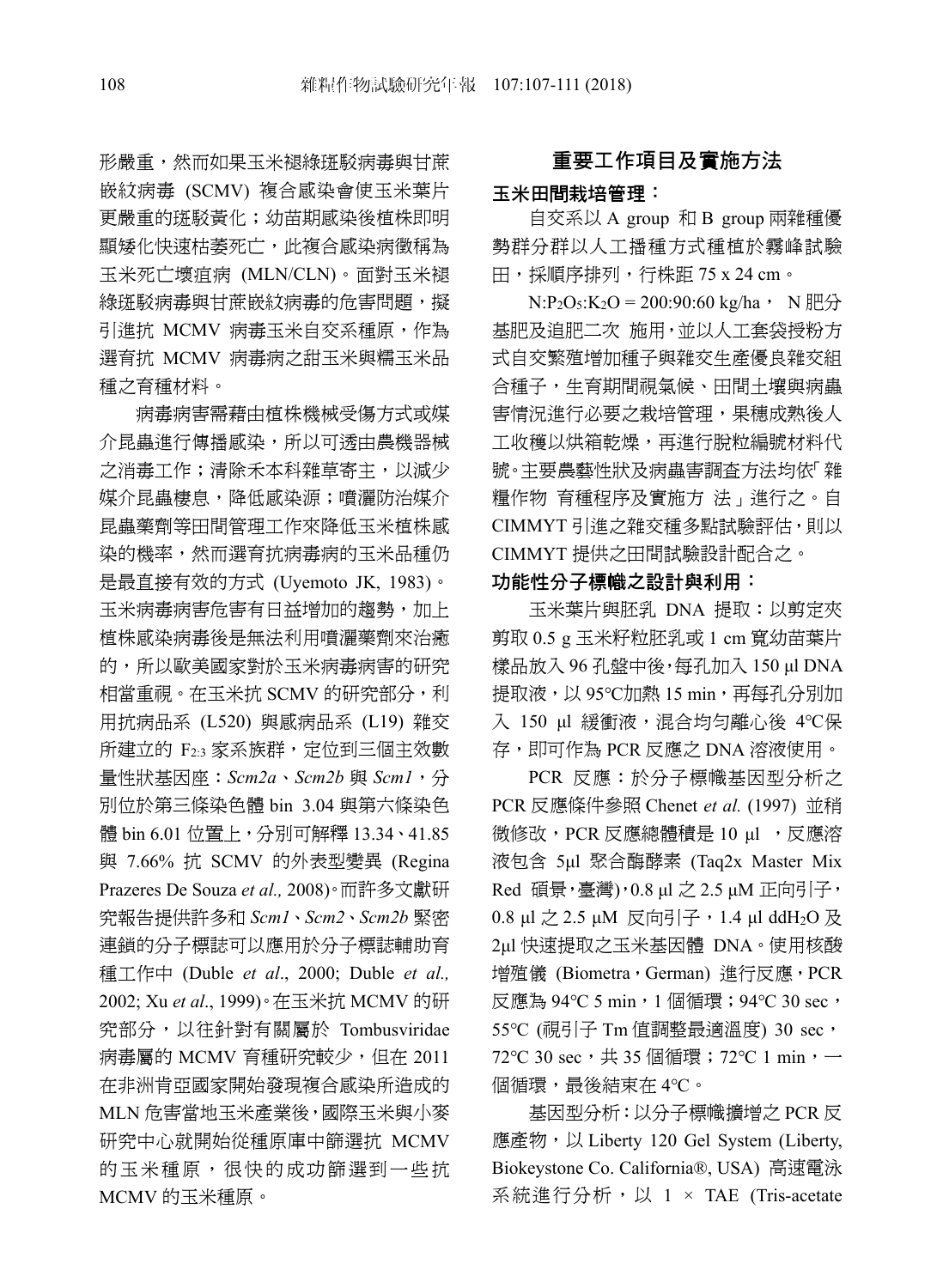EDTA) 緩衝液配製 2.5%的 SFR (SuperFine Resolution, Amresco®, USA) 瓊菜膠片, 並 以 Seeing SafeNucleic Acid Stain 為膠體染色 (昕穎生物科技,臺灣)。以 250V 進行電泳, 電泳時間依據分子量大小決定,一般為 8~22 min,最佳解析是 10bp 以上的差距。分離後 的電泳條帶以照膠系統拍照記錄並輔以 100bpMarker 分析其分子量大小。

## 結果與討論

從 CIMMYT 引進之優質蛋白玉米所選 育雜交一代之新品系,與種苗繁殖場合作採 種 1640 kg,秋作於中南部地區推廣試種 81.7 ha。胺基酸組成分析,與國產硬質玉米相較, 重要必需胺基酸:離胺酸增加 16.34%、色胺 酸增加 91.4%、精胺酸 12.64%、甲硫胺酸 5.21%。在 32 天的肉雞動物試驗中,優質蛋 白玉米與國產普通硬質玉米飼料配方餵養肉 雞相較,其屠宰率與換肉率未有顯著差異, 但提高胸肉脂肪含量。而在 63 天的蛋雞動物 試驗中,優質蛋白玉米較國產普通硬質玉米 飼料配方,提高產蛋率 2.1 %、平均蛋重增加 1.8 %,蛋殼厚度部分, 以高離胺酸玉米組 較 (0.352mm>0.347)。但在其他蛋品品質, 包括蛋白厚度、蛋黃色度、豪式指數 、蛋殼 硬度等沒有差異。

根據 106 年度前往 CIMMYT-Mexico、 CIMMYT-Kenya學習生物營養加強型玉米育 種訓練和 MLN 篩選基地研習,設計 1 組與 位於玉米第 10 條染色體控制玉米籽粒顏色 之高維生素原 A 之主效基因緊密連鎖之 SNP 分子標誌 S10\_136072513,由於 CIMMYT 的 優良自交系很大部分為白色籽粒特性,因此 可以利用此分子標誌輔助回交快速改良 CIMMYT 優良自交系成為黃色或橘黃色育 種材料,增加 CIMMYT 玉米種原利用性。 根據病毒接種結果,CML494、CML550 對於 MCMV 有 2 級抗性,國內超甜玉米品種對 MCMV 皆無抗性,因此設計 2 組位於玉米 第 6 條染色體具 M C M V 抗性之 Q T L 連 鎖之 S N P 分子標誌 S6 161663671、 S6\_164999578,有助於導入抗MCMV之QTL 至臺灣食用玉米育種材料中,提升玉米 MCMV 抗病能力。

CIMMYT 玉米種原豐富多樣化,如果沒 有透過與 CIMMYT 研究人員交流互動以及 大量文獻資料閱讀,實難正確引進適合台灣 氣候環境之玉米種原與有效利用之,藉由這 幾年種原的引進、種植調查、試種評估經驗, 以及 106 年前往 CIMMYT-Mexico、CIMMYT Kenya 研習訓練經驗,逐漸對 CIMMYT 材料 有更深入的了解,這期間同時也進行了優質 蛋白玉米的動物飼料與加工利用評估試驗, 瞭解 CIMMYT 玉米的市場應用潛力。此四 年期計畫為農委會與 CIMMYT 研究合作計 畫,目標主要為引進 CIMMYT 玉米材料增 進國內玉米育種成效及強化國際玉米研究交 流合作,今年度是本計畫最後一年,故簡要 歸納因此計畫所達成工作項目,1. 引進耐酸 性土壤、耐旱、耐低氮、抗病毒病和銹病與 具優質蛋白等特性之玉米自交系材料,2. 建 構玉米分子標誌輔助育種實驗室平台,3. 前 往 CIMMYT 參加短期訓練課程,與中南美 洲、非洲、亞洲等國家育種研究人員交流, 4. 強化國內玉米雜交品系採種體系,與種苗 繁殖場合作優質蛋白玉米採種,使得玉米大 面積試種推廣得以推行,5. 與福壽實業公司 合作優質蛋白玉米動物飼料配方利用評估以 及後續玉米穀粉加工利用評估。隨著氣候變 遷與國際貿易市場的快速變化,臺灣玉米種 植生產有其一定程度的重要性,而國產玉米 後續利用加工與加值化提升農民收益,亦是 穩定臺灣糧食自給率之關鍵。臺灣硬質玉米 育種研究曾經中斷若干年,而此計畫工作的 執行重新讓台灣年輕玉米育種研究人員獲得 實務育種經驗與國際交流機會,且計畫一點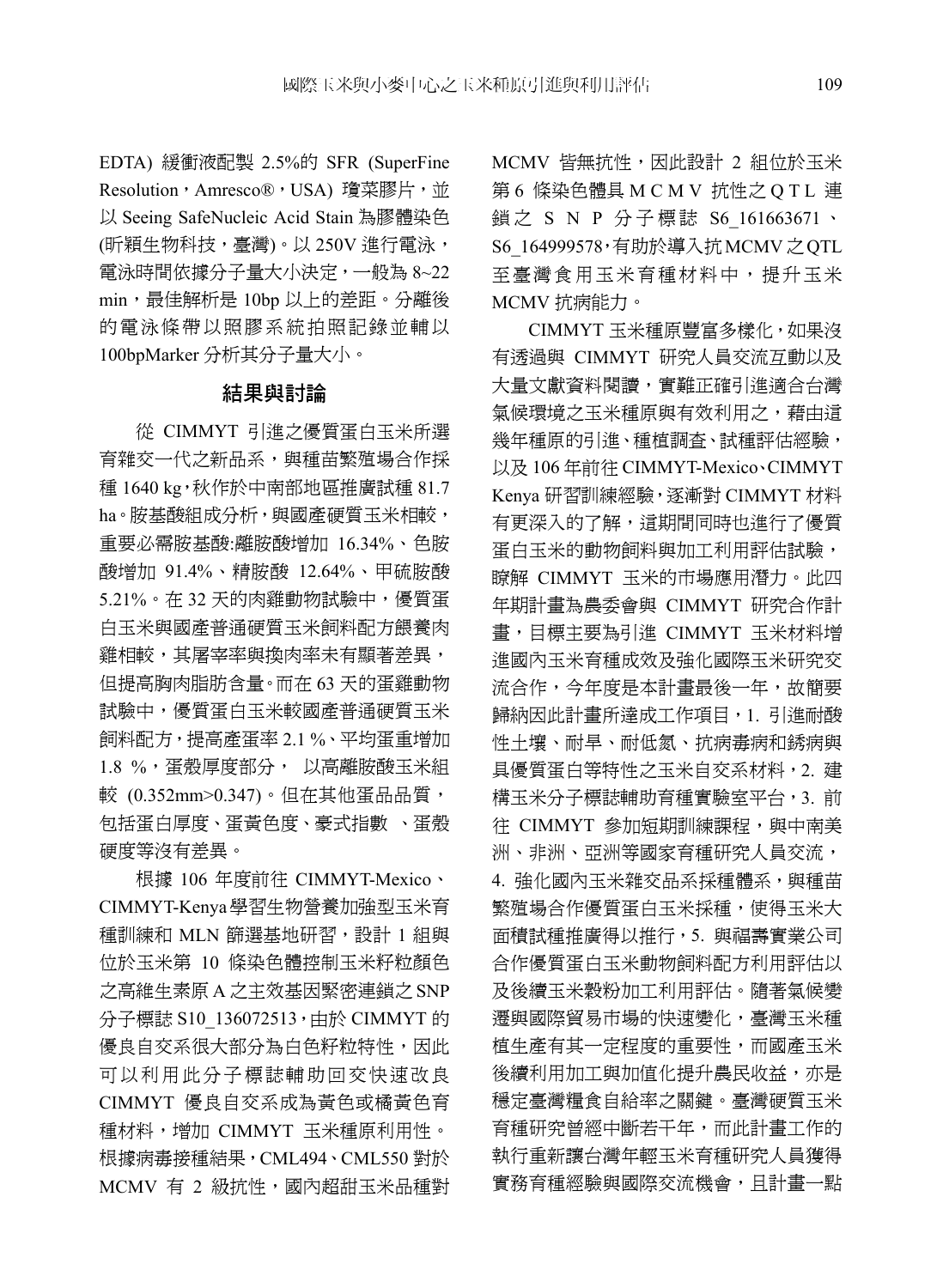一滴的成果累積會是臺灣玉米育種研發長期 發展的基礎。

### 引用文獻

- 農林廳。1989。 雜糧作物育種程序及實施方法。 p.56-72。
- 謝光照、曾富生。1998a。 台灣不同地區台南白 玉米族群性狀之變異。中華農業研究 47(3):204-219。
- 謝光照、曾富生。1999b。 台南白產量與農藝性 狀之組合力分析。中華農藝 9:1-9。
- 謝光照。2005a。八個不同地區台南白族群果皮性 狀之變異。台灣農業研究 54:219-226。
- 謝光照。2005b。玉米不同遺傳背景與胚乳型對果 皮厚度之影響。台灣農業研 54:227-234。
- 劉紹國、謝光照、曾富生。2009。台灣超甜玉米 雜種優勢類群之探討。台灣農業研究 58: 31-44。
- 謝光照。2009。黑糯玉米農藝性狀之組合力分析。 台灣農業研究 58:125- 135。
- 謝光照。2010。糯質玉米自交系耔粒種皮厚度之 變異。台灣農業研究 59:103- 111。
- Bernardo, R. 1990. An alternative statistic for identifying line useful for improving parents of an elint single cross. Theor. Appl. Genet. 80:105-109.
- Brandolini, A., and F. Salamini. 1985. Breeding strategies for maize production improvement in the Tropics. NUOVA Serie N. 100. Italy.
- Daynard, T. B., and R. B. Hunter. 1975. Relationships among wholeplant moisture, grain moisture, dry matter yield, and quality of

whole-plant corn silage. Can. J. Plant Sci. 55:77-84.

- Dudley, J. W. 1988. Theory for identification of lines or populations useful for improvement of elite single crosses. In B. Weir (ed.) Proc. Ind Int. Conf. on Quantitative Genetics, Raleigh, NC.1-5 June 1987. Sinauer ASSOC., Sunderland, MA.
- Goodman, M. M. 1985. Use of tropical and subtropical maize and teosinte germplasm in temperate conditions. P. 93-104. In Brandolini, A., and F. Salamini (eds.). Breeding strategies for maize production improvement in the tropics. Fl orence and Bergamo, Italy.
- Hallauer, A. R. 1984. Compendium of recurrent selection methods and their application. Critical Review in Plant Science 3:1-33.
- Hallauer, A. R., and J. B. Miranda, FO. 1981. Quantitative genetics in maize breeding. Iowa State Univ. Press, Ames.
- Holley, R. N., and M. M. Goodman. 1988. Yield potential of tropical hybrid maize derivatives. Crop Sci. 28:213-217.
- Mungoma, C., and L. M. Pollak. 1988. Heterotic patterns among the corn belt and exotic maize population. Crop Sci. 28:500-504.
- Stuber, C. W. 1986. Use of exotic sources of germplasm for maize improvement. P. 19-31.In: Dolstra, O., and P. Miedema (eds.). Breeding of Silage Maize. Pudoc Wageningen, Netherlands.
- Sprague, G. F. 1977. Corn and corn improvement. American Society of Agronomy, Inc. Madison, Wisconsin, U. S. A.